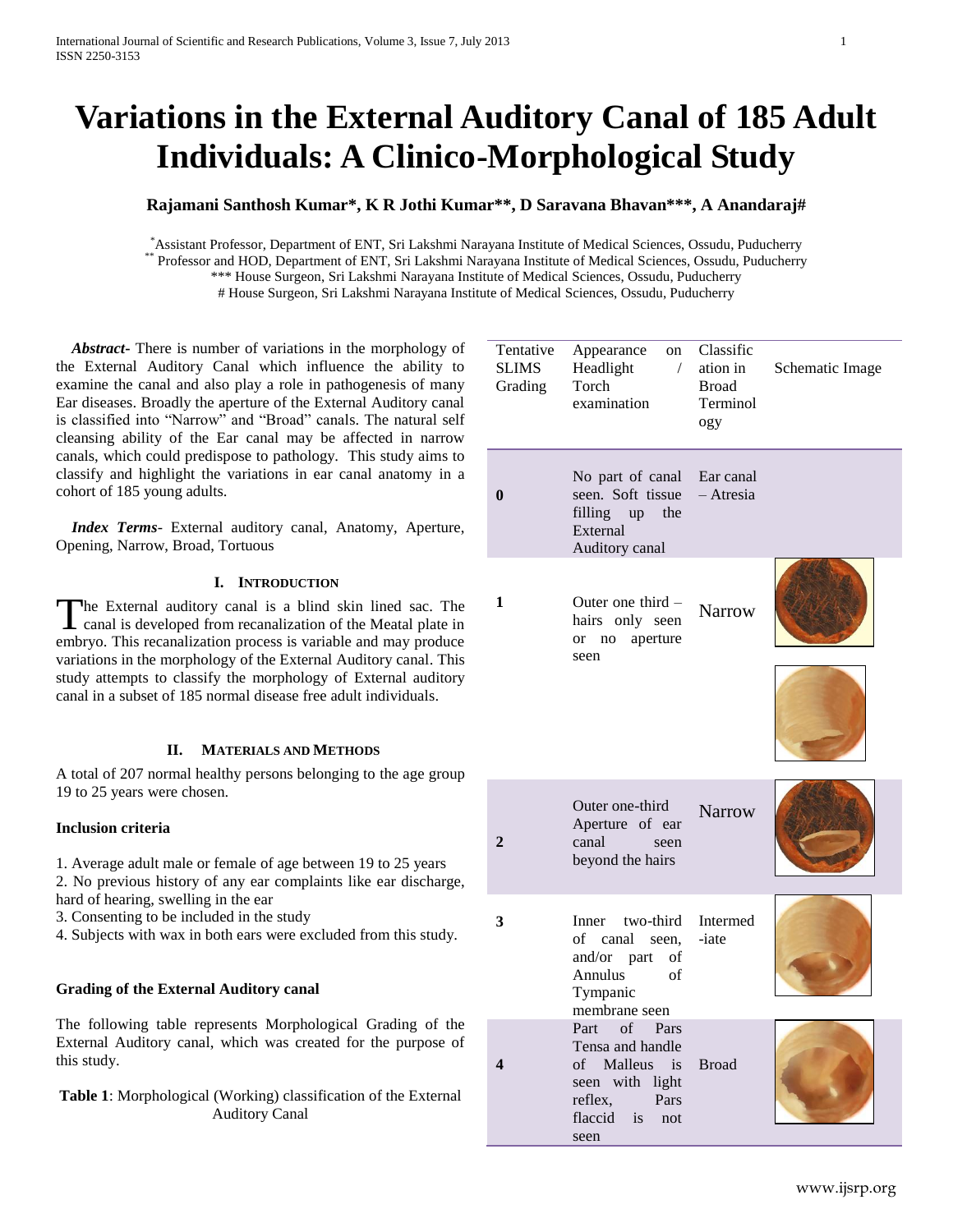Tympanic membrane fully seen. Handle of Malleus, Light reflex and pars flaccida easily visible. Broad

**5**



All grading was done with an immediate appearance on Headlight or Torch, with minimum pull upwards, backwards and laterally. Outer one third of External Auditory canal was identified by the presence of hairs and thicker skin. Inner one third was identified by thinner skin and absence of hairs. Otoscope or speculum or Endoscope was not used in this study as these magnify and distort the natural orientation and anatomy of the Ear canal which is the highlight of this paper.

#### **III OBSERVATIONS**

A total of 22 subjects were excluded from the study.11 subjects, (3 males and 8 females) had significant variations in the morphology of the canal between the two ears i.e. more than 2 grades. This was deemed due to some pathology like previous Otitis externa or Scarification etc hence were excluded from our study.

In addition 11 subjects, (3 males and 8 females) had bilateral asymptomatic wax occluding both the ear canals, which precluded the grading of such canals. In our study incidence of bilateral wax was thus (11 out of 207 examined) 5.3% of normal population. Wax is more common in females than males. This shows a value less than previous studies which rate wax from 7 to 35 percentages but unlike our research, the given referenced studies includes Pediatric population  $(Ref 1)$ . This perhaps, explains the lower percentage incidence which was found in our study.

The outcomes of the study are depicted in the graphs that follow.

# **Percentage incidence of various types**



# **Figure 1**: Percentage incidence of various morphological grades of External Auditory canals in Normal individuals

As it can be inferred from graph above that the most common Grade of External Auditory canal was Grade 4 (Broad). This was closely followed by Grade 5 (Broad). Together these two broad types were found in 65% of the individuals. Intermediate grade 3 was found in 26% of individuals, while Narrow variants are rare in occurrences, with a least value of 9%.



#### **Sex wise distribution of types**



It can be inferred from the graph given above, that majority of the External Auditory canals in both males and females are broad, 65% (120/185). Grade 3 Intermediate canal seems to be significantly more common in females in comparison to males.

Narrow canals are quite rare per se (only 9%) and Grade 2 narrow canals seem to be more common in females, though the number of samples in these two categories is too small for a significant conclusion (n< 30).

**Table 2**: Classification of the External Auditory Canal – Photographic illustration of the types

**Grade and explanation Clinical Photograph**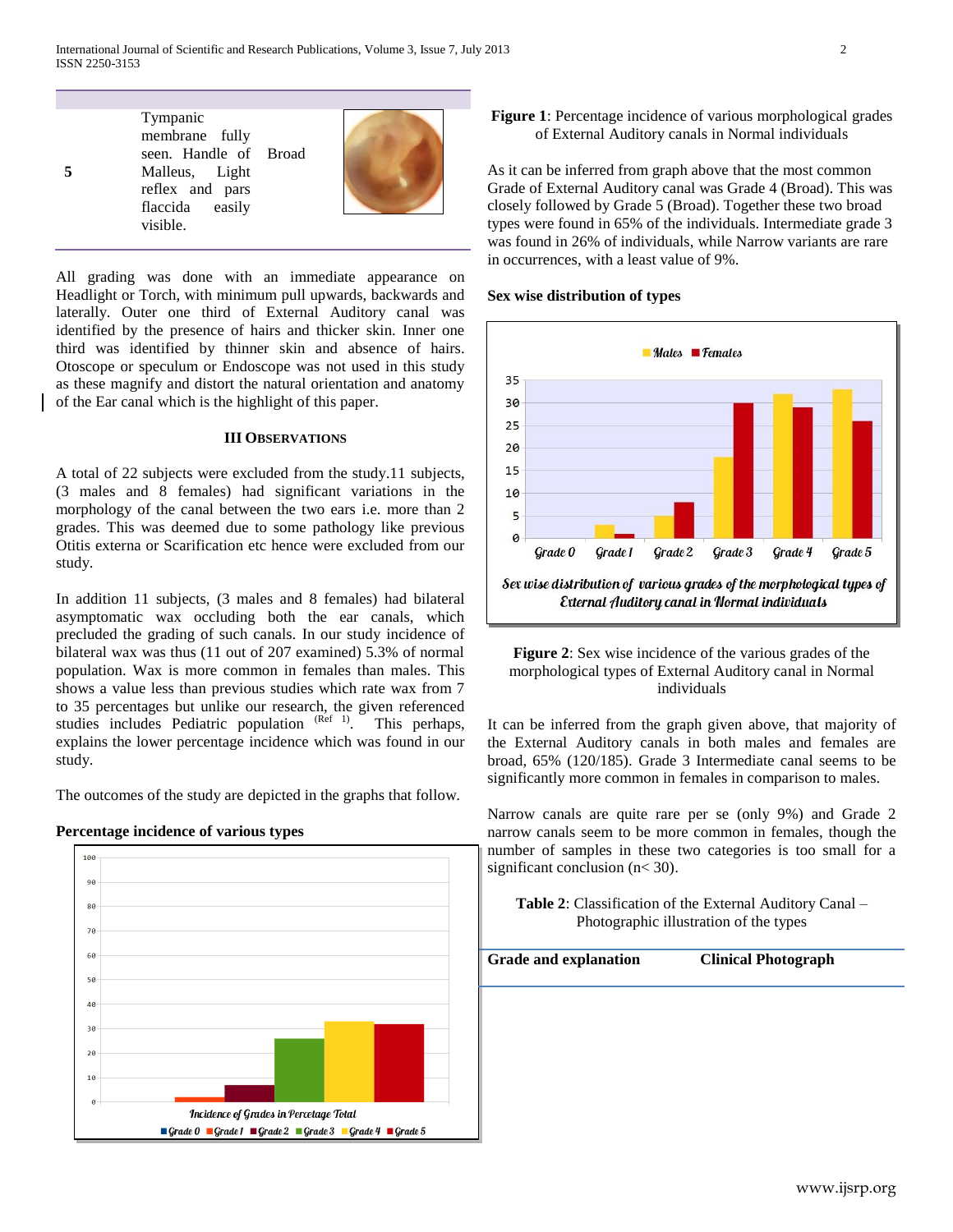**1 Hairs only seen or no aperture visible, even on manipulation of Pinna (narrow canal)**

**2 Outer one-third Aperture of ear canal seen beyond the hairs**

**3 Inner two-third of canal seen, and/or part of Annulus of Tympanic membrane can be seen**

**4 Part of Pars Tensa and handle of Malleus is seen with light reflex, Pars flaccida is not seen** 

**5**

**Tympanic membrane fully seen Handle of Malleus, pars flaccida and Light reflex, Anterior process of Malleus is easily seen here**

# **IV Discussion**

**Relevant anatomy and physiology of the External Auditory canal**



Tympanic bone with its soft tissue cover forms the External Auditory canal. Tympanic bone connects to the mastoid part via tympanomastoid sutures and with squamous part via the tympanosquamous suture line. Spinous process is projection of this suture line into the ear canal. Tympanic bone forms the posterior part of Glenoid fossa. Anterior Glenoid fossa encroaches on the lumen of the External Auditory canal and creates a variable degree of narrowing of the ear canal  $^{(Ref 8)}$ .

Tympanic bone is major contributor to shape and orientation of the External Auditory canal (Ref 15).

External Auditory canal is a skin lined blind bag. Natural skin of the External Auditory canal has tendency to migrate outward as it matures. Wax or Cerumen rides on the tip of the hairs to migrate outwards <sup>(Ref 6)</sup>. This causes self cleansing of the canal and prevents the ear from completely filling up with the skin and  $debris$ <sup> $(Ref 10)$ </sup>.

External Auditory canal consists of outer one-third made of cartilage and an inner two-thirds made of bone. There are no Rete pegs (dermal papillae) hence it closely attaches to the outer cartilaginous and inner bony part of the External Auditory canal. The subcutaneous tissue of the cartilaginous part is thick and contributes the bulk of the External Auditory canal. External Auditory canal has a tortuous "S" shaped course in which it first travels inward, anterior and superiorly *(pars externa)*, then inwards, posterior and superiorly *(pars media)* and then finally, anterior and inferiorly *(pars interna)*  $^{(Ref 5)}$ . In order to visualize the Ear canal one has to pull upwards, backwards  $^{(Ref 6)}$ .



**Figure 3**: Schematic shape of the External Auditory canal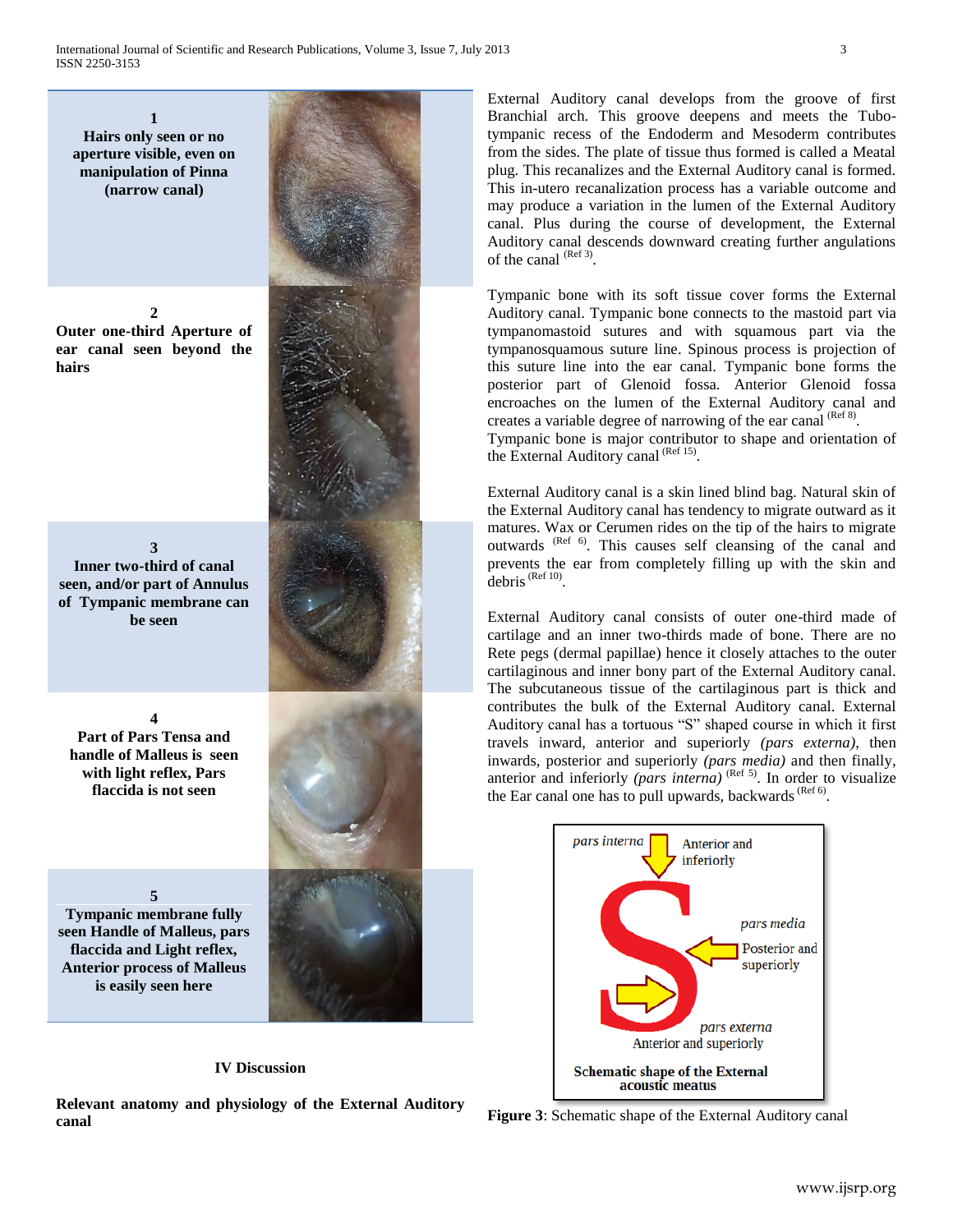Hairs are present only in the outer one-third of the External Auditory Canal and their absence helps to distinguish the bony from cartilage part of the External auditory canal. This difference is capitalized in our classification of types of the External Auditory canal.

# **Blood Supply to External Auditory canal (Ref 14)**

Cartilaginous part derives blood supply from: 1.Superficial temporal artery and 2. Posterior auricular artery, bony part derives blood supply from Deep auricular branch of the Maxillary artery. Lymphatics drain into the Preauricular and Postauricular Lymph nodes.

This study *in principio* attempts to classify aperture, orientation and soft tissue cover thickness of the External Auditory canal.

#### **Pathological conditions related to morphology Canal wall**

The angulation of the Ear canal is related to a few pathological condition of the Temporal bone. For instance, in Keratosis obturans there is impaired migration of the External Auditory canal skin and subsequent impaction and widening of the bony part of the canal  $(R<sup>eff</sup> 7)$ . This condition is usually bilateral strengthening our theory that it is an abnormal anatomy of the External Auditory canal, which predisposes to the development of this disease. Narrow recesses in the ear canal may lead to entrapment of the skin in the posterior-inferior portion of the bony external auditory canal and Cholesteatoma formation (Ref 9).

Likewise, foreign body impaction is more common in narrow ears. Otitis externa and Otomycosis occurs due to excessive sweating and accumulation of moisture which is more common in narrow canals (type 1 and 2). In Malignant Otitis externa, the initial infection is confined to the skin and soft tissues of the ear canal and further progress to skull base may be determined by the thickness and orientation of the External Auditory Canal (Ref) 11) .

External auditory Exostosis occurs frequently in swimmers, as the splashing of cold water inside the canal causes development of bony spicules. <sup>(Ref 12)</sup> Exostosis may be related to a broad canal wall (type 4 or 5) which would predispose to development of this condition.

Benign necrotizing Otitis externa is necrosis of the skin and superficial bone may be more common in broad ears with a thinner soft tissue cover (grade 4 or 5)<sup>(Ref 13)</sup>.

#### **Clinical uses of this classification**

Endaural incision and Intra-canal procedures need a broad ear canal, as the whole instrumentation has to be done into the canal  $(Ref 2)$ . Our study will help the clinicians in classifying the cases fit for Endaural versus post-auricular access methods. Types 5, 4 and 3 would be more suited for the Endaural procedures.

#### **V Conclusion**

There are variations in canalization of the embryological Meatal plug, resulting in a variety of morphological types of External Auditory canals. Most common types are Grade 4 and 5 Broad ear canals. Asymptomatic bilateral wax was found in 5.3% of the total subjects. There seems to be a relationship between type of ear canal and diseases of External ear. This association needs to be elucidated by further studies correlating External Auditory canal grades we have propounded, with actual disease patterns.

# **ACKNOWLEDGMENT**

**We would like to thank our beloved Medical director Prof Dr S Rajasekaran sir for providing a nurturing atmosphere and right encouragement for the conduct of this research.**

#### **REFERENCES**

[1] Clinical examination of the ears and hearing Peter J Wormald Chapter 235 page 3311 in Scott-Brown's Otorhinolaryngology, Head and Neck Surgery 7th edition Lead editor: Michael Gleeson Edward Arnold 2008

[2] David F Kroon and Barry Strasnickin "Diseases of the Auricle, External Auditory Canal, and Tympanic Membrane", Chapter 17 of Glasscock-Shambaugh "Surgery of the Ear" Fifth Edition Michael E. Glasscock III, MD, FACS BC Decke 2003

[3] Tony Wright and Peter Valentine in "The anatomy and embryology of the external and middle ear" Scott-Brown's Otorhinolaryngology, Head and Neck Surgery 7th edition Chapter 225 Page 3106 Vol-3 Edward Arnold 2008

[4] Corbridge RJ, Michaels L, Writhe T: Epithelial migration in keratosis obturans. *American Journal Otolaryngology* 1996; 17:411

[5] Susan Standring Chief editor – "EXTERNAL EAR" Section 3 Head and Neck, Chapter 38 in Gray's Anatomy 39th edition Elsevier 2008.

[6] Peter-John Wormald in "Clinical examination of the ears and hearing" Scott-Brown's Otorhinolaryngology, Head and Neck Surgery 7th edition Chapter 235 Page 33126 Vol-3 Edward Arnold 2008

[7] John S. Oghalai and William E. Brownell in Anatomy & Physiology of the Ear chapter 44 CURRENT Diagnosis & Treatment in OTOLARYNGOLOGY— HEAD & NECK SURGERY Edited by Anil K. Lalwani The McGraw-Hill Companies- 2008

[8] Aina Julianna Gulya in "Anatomy of the Ear and Temporal Bone", Page no 40, Chapter 2 of Glasscock-Shambaugh "Surgery of the Ear" Fifth Edition Michael E. Glasscock III, MD, FACS BC Decke 2003

[9] Piepergerdes JC, Kramer BM, Behnke EE: Keratosis obturans and external auditory canal cholesteatoma. Laryngoscope 1980; 90:383.

[10] Johnson A, Hawke M. Cell shape in the migratory epidermis of the external auditory canal. Journal of Otolaryngology. 1985; 14: 273-81.

[11] Michael J. Ruckenstein in "Infections of External Ear" Chapter 132 in "Cummings: Otolaryngology: Head & Neck Surgery, 4th ed" Mosby, 2005

[12] French - van Gilse PHG. Des observations ulterieures sur la genes des exostoses du conduit externe par l'irriations d'eau froide. Acta Otolaryngol (Stockh) 1938;26:343.

[13] Wolf M, Nusem-Horowitz S, Tzila Zwas S, Horowitz A, and Kronenberg J. Benign osteonecrosis of the external ear canal. Laryngoscope. 1997; 107: 478- 82.